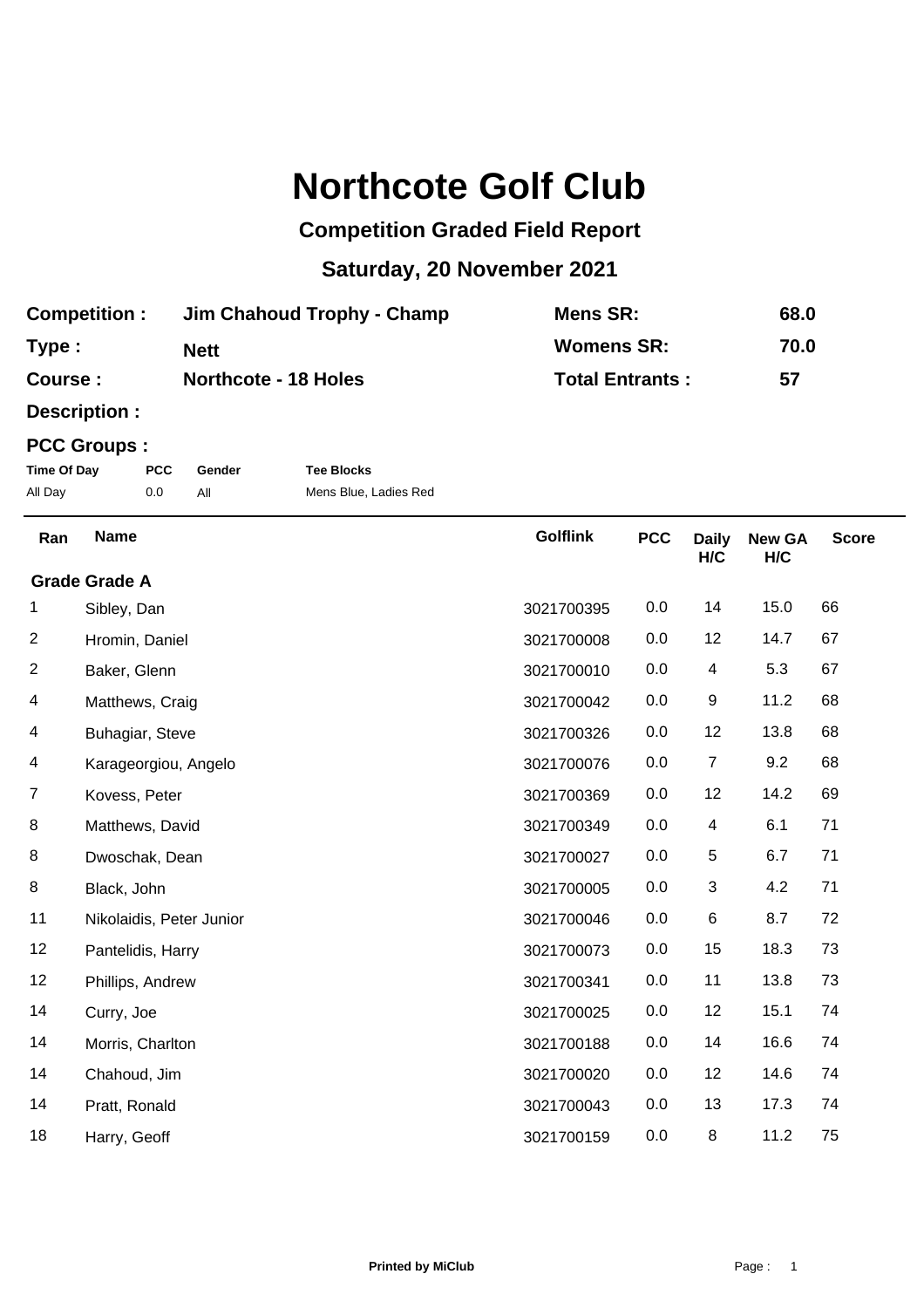| Ran                     | <b>Name</b>          | <b>Golflink</b> | <b>PCC</b> | <b>Daily</b><br>H/C | <b>New GA</b><br>H/C | <b>Score</b> |
|-------------------------|----------------------|-----------------|------------|---------------------|----------------------|--------------|
| 19                      | Doyle, Dan           | 3022727171      | 0.0        | 15                  | 17.5                 | 76           |
| 19                      | Farrell, Sean        | 3021700287      | 0.0        | 15                  | 18.2                 | 76           |
| 21                      | Kann, Peter          | 3021700390      | 0.0        | 15                  | 18.5                 | 77           |
| 22                      | Collins, Sean        | 3021700392      | 0.0        | 14                  | 15.7                 | 78           |
| 22                      | Stringer, Freddy     | 3021700245      | 0.0        | 6                   | 8.9                  | 78           |
| 24                      | Rennie, Matthew      | 3021700270      | 0.0        | 5                   | 8.5                  | 79           |
| 25                      | Walsh, Joe           | 3021700399      | 0.0        | 13                  | 16.5                 | 80           |
| 26                      | Pham, Tung           | 3021700381      | 0.0        | 11                  | 15.0                 | 81           |
| 27                      | Plet, Gino           | 3021700006      | 0.0        | 13                  | 16.7                 | 82           |
| 27                      | Cassidy, Butch       | 3021700342      | 0.0        | 11                  | 14.2                 | 82           |
| 29                      | Oakes, James         | 3142300001      | 0.0        | 15                  | 18.6                 | 84           |
| 30                      | Graham, Ross         | 3021700214      | 0.0        | 15                  | 19.6                 | 90           |
|                         | <b>Grade Grade B</b> |                 |            |                     |                      |              |
| 1                       | Quadrino, John       | 3021700054      | 0.0        | 16                  | 17.7                 | 69           |
| $\overline{\mathbf{c}}$ | Humphries, Cord      | 3021700241      | 0.0        | 19                  | 19.6                 | 72           |
| 3                       | Steventon, Mike      | 3021700172      | 0.0        | 17                  | 21.1                 | 73           |
| 3                       | Pham, Viet           | 3021700387      | 0.0        | 27                  | 31.4                 | 73           |
| 5                       | Kifoto, William      | 3021709511      | 0.0        | 16                  | 20.0                 | 74           |
| 6                       | Green, Linda         | 3300500022      | 0.0        | 32                  | 34.2                 | 76           |
| 6                       | Xavier, Nathan       | 3021700277      | 0.0        | 18                  | 24.3                 | 76           |
| 6                       | Parry, Rodney        | 3021700048      | 0.0        | 30                  | 34.1                 | 76           |
| 6                       | Harris, Shane        | 3021700230      | 0.0        | 16                  | 19.3                 | 76           |
| 10                      | Jennings, Jack       | 3021700397      | 0.0        | 21                  | 25.1                 | $77$         |
| 10                      | Piccirilli, Carlo    | 3021700356      | 0.0        | 17                  | 20.1                 | 77           |
| 12                      | Hobson, Matt         | 3021700411      | 0.0        | 32                  | 37.0                 | 78           |
| 13                      | Bolton, Danny        | 3021700380      | 0.0        | 16                  | 20.1                 | 79           |
| 13                      | Dwoschak, Mark       | 3021700096      | 0.0        | 16                  | 19.7                 | 79           |
| 15                      | Owens, Mark          | 3021700364      | 0.0        | 17                  | 20.3                 | 80           |
| 16                      | Nikolaidis, Dorothy  | 3300500010      | 0.0        | 22                  | 24.3                 | 81           |
| 16                      | Tanti, John          | 3021700347      | 0.0        | 29                  | 33.3                 | 81           |
| 18                      | Nikolaidis, Peter    | 3021700002      | 0.0        | 32                  | 36.1                 | 82           |
| 19                      | McColl, Larry        | 3021700109      | 0.0        | 18                  | 21.1                 | 85           |
| 19                      | Dymott, Michael      | 3021700407      | 0.0        | 29                  | 34.2                 | 85           |
| 21                      | Conboy, Andrew       | 3021700231      | 0.0        | 18                  | 21.3                 | 86           |
| 21                      | Poa, Rangi           | 3021700405      | 0.0        | 22                  | 25.9                 | 86           |